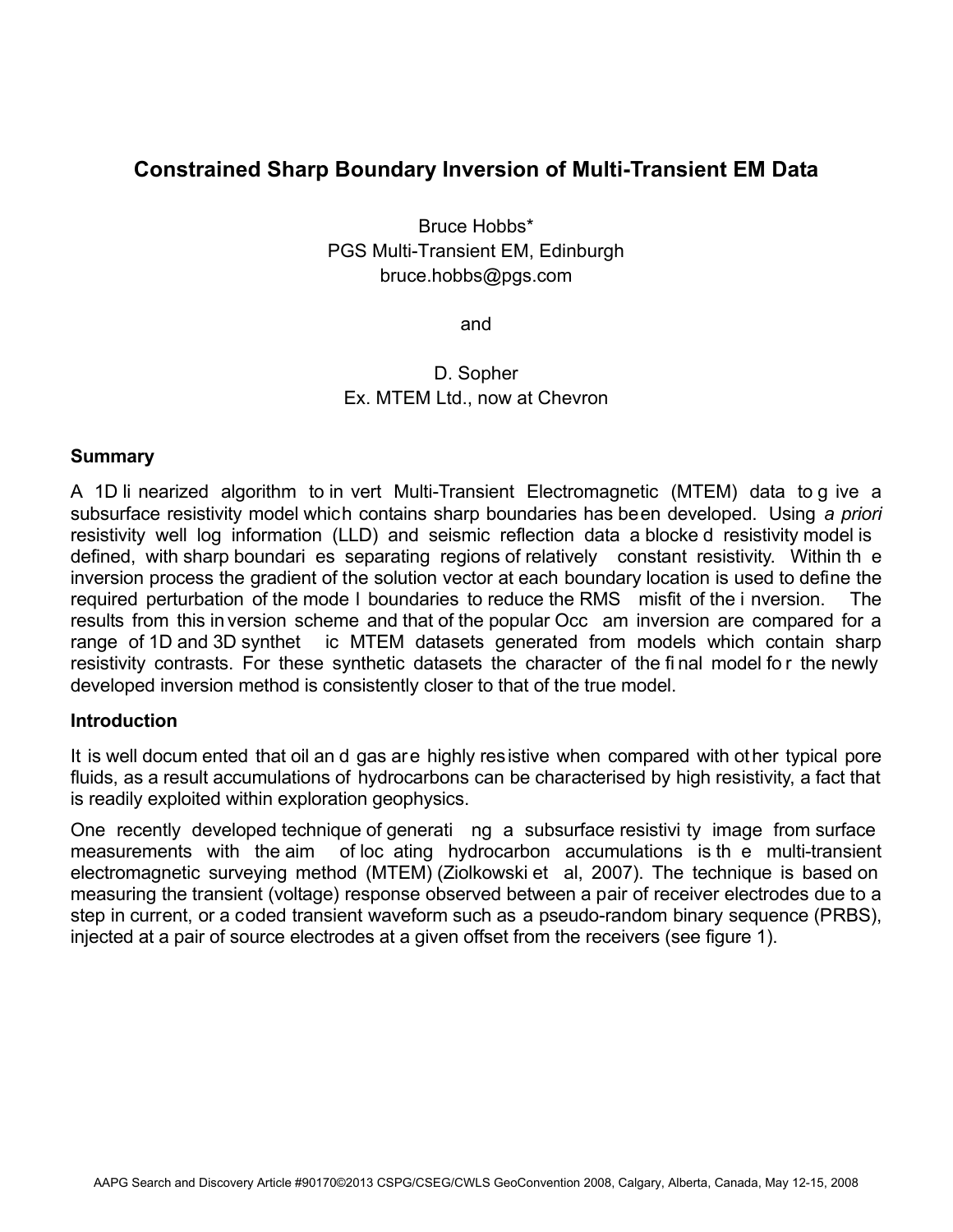

The typical form of the meas ured transient response, which is a fun ction of the subsurf ace resistivity, can be seen in figure 2.



Figure 2: Typical earth step response.

One method of using this recorded transient to obtain a subsurface resistivity image is by inversion where the proc ess aims to achi eve a subs urface resistivity model whose response m atches the measured data.

The type of inver sion currently being used to pr ovide 1D models for MTE M data is the popular Occam's inversion (Constable et al., 1987). This form of inversion provides the smoothest, m ost gently varying resistivity model possible by minimi sing a t erm defined as the model r oughness within the objective function. However, in many cases the r esistivity structure of the s ubsurface is not smoothly varying but instead contains sharp resistivity contrasts separating regions of approximately constant resistivity, as seen i n typical resistivity well logs through hydrocarbon reservoirs. Therefore for cases such as t hese Occam inversion is unlikel y to give a realistic representation of the subsurface resistivity. This paper presents a new inversion scheme to account for such sharp resistivity boundaries.

## **Method**

The inversion of MTEM data is a non linear problem and therefore must be so lved iteratively. The perturbation δ*m* to the model at each iteration can be determined through ridge regression by

$$
\delta m = \left[\lambda^2 I + (WJ)^T WJ\right]^{-1} (WJ)^T W D
$$

where  $\lambda$  is the damping factor,  $J$  is the J acobian matrix, D represents the d ata and W is a weighting matrix. A systematic relationship was found between the gradient of δ*m* and the correct boundary position. δ*m* was calculated for a range of test models each with an incorrectly placed sharp resistivity contrast, given synthetic data from a model with a similar resistivity contrast and a boundary at 500 m depth (see figure 3).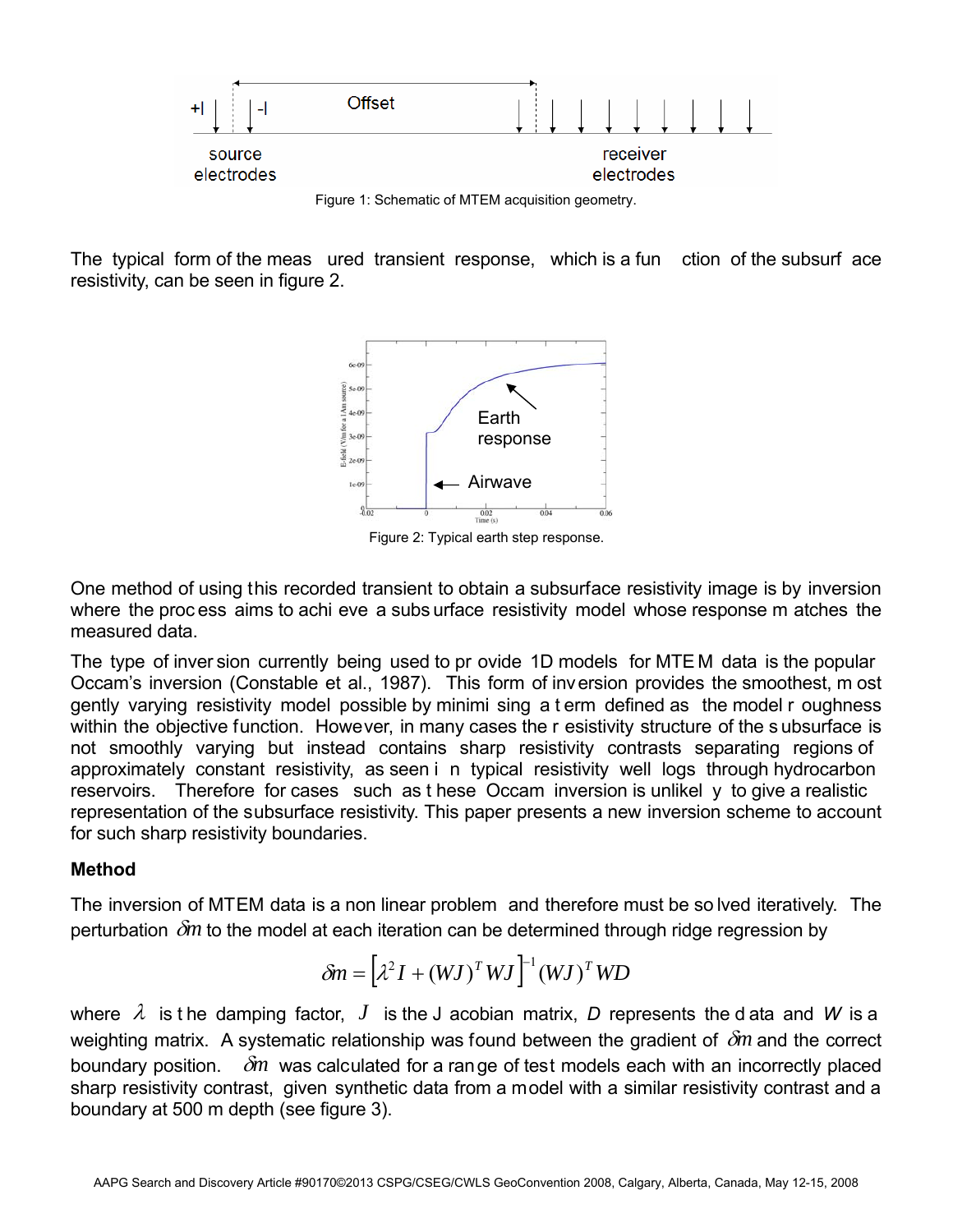

Figure 3: Synthetic model and example test model Figure 4: Gradient of δ*m* for different test models

Figure 4 shows that if the boundary in the test model is too deep the gradient is negative and if too shallow the gradient is positive. This relationship forms the ba sis upon which the new inversion scheme operates and was shown to be stable for a range of tests including 3 layer models, varying resistivities and noisy data.

### **Gradient Inversion of 1D Synthetic Models**

The gradient inver sion scheme was applied to a r ange of 1D synt hetic datasets derived from models which contained sharp resistivity contrasts. Two of these are shown in Figures 5 and 6. Multi trace inversion was used, in corporating synthetic data modelled at offsets of 1000 m, 2000 m and 3000 m. In these figures the green curve is the true model, the blue curve is the starting model and the red curve is the resistivity structure determined by gradient inversion. The start models for the gradient inversion in the c ase of real dat a would be def ined from *a priori* information. The boundaries have been moved substantially and are close to their correct locations. Occam derived inversions are shown for comparison.



Figure 5: A 3-layer test model with a resistive layer Figure 6: A 2-layer resistor/conductor model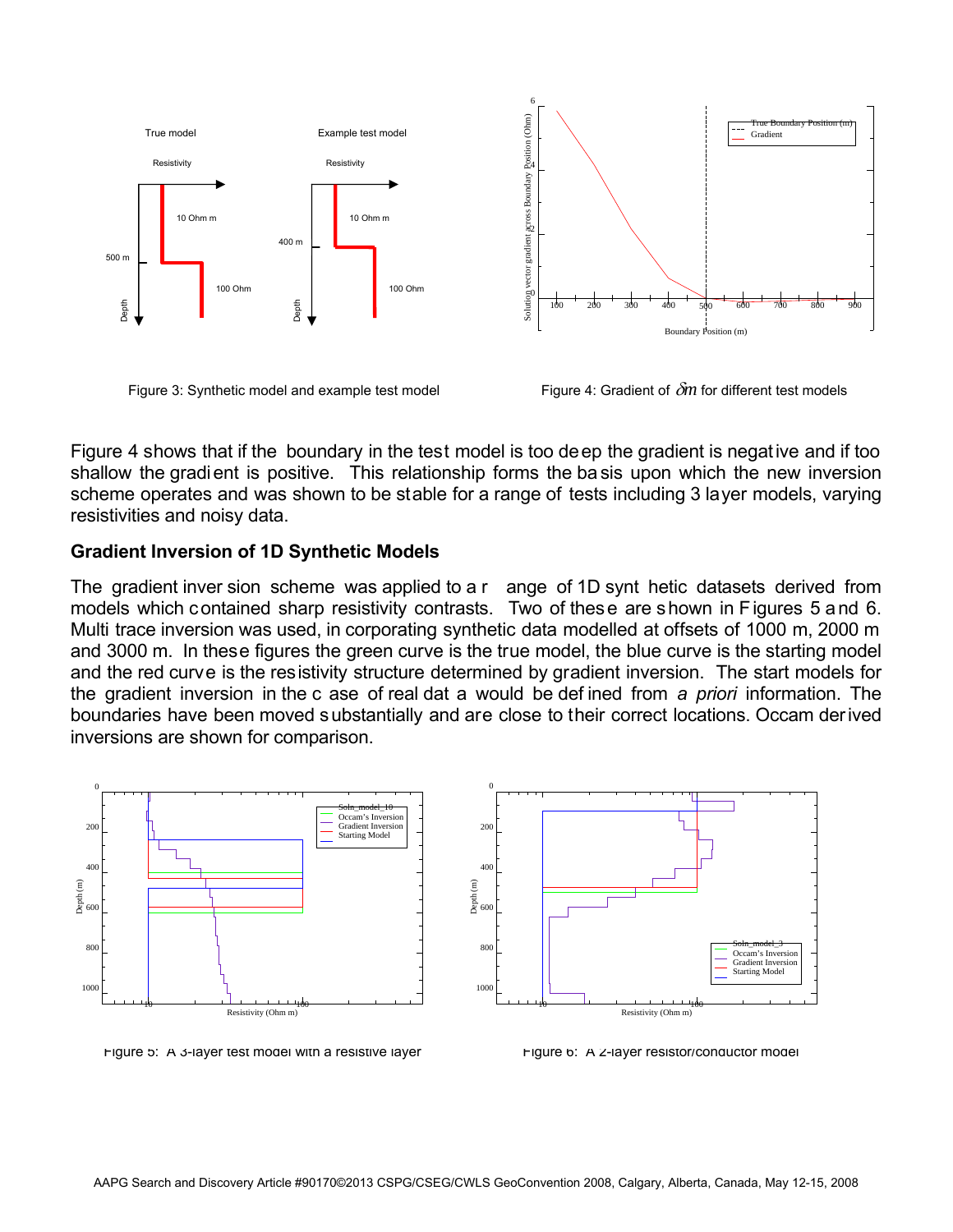The inversion models were parameterised into 20 lay ers of equal thickness to a depth of 10 00m overlying a half space. Both the Occam and gradient inversion give good fits to the synthetic data. However it is clear that the gradi ent method model is a clos er representation to the true resistivity structure than the model given by Occam's inversion.

## **Gradient Inversion of 3D Synthetic Data**

The gradient inversion was then applied to a synthetic dataset derived from a 3D model. The model used was designed to be representative of shallow tar sand deposits which had been a target of a previous MTEM survey and was chosen due to it s sharp resistivity contrasts. Synthetic data were generated at a regular sp acing along a 5500m long prof ile which spanned the full lengt h of the model. Synthet ic response data were generated for 92 C MP positions along the profil e and modelled for offsets of 300m, 400m and 500m.



Figure 7: Cross-section and 3D view of test model Figure 8: Gradient inversion of tar sands model.



Figure 7 shows a cross section and a 3D view of the model used to generate the synthetics. A start model for the gradient inversion was specified based on the a priori information used to generate the 3D model, namely a set of resistivity logs. The parameterisation for the inversions consisted of 32 layers of equal thickness to a depth of 160m, ov erlying a uniform half space. To generate the final image each CMP was inverted separately in 1D and these inversions were collated to form the 2D cross-section shown in Figure 8. The shallow r esistor has be en imaged well along wi th the upper boundary of the dipping str ucture. The new method successfully detects the lower resist ive layer beneath the shallow r esistor. Occam inversion (not s hown here) fails to reso lve the tw o resistive targets.